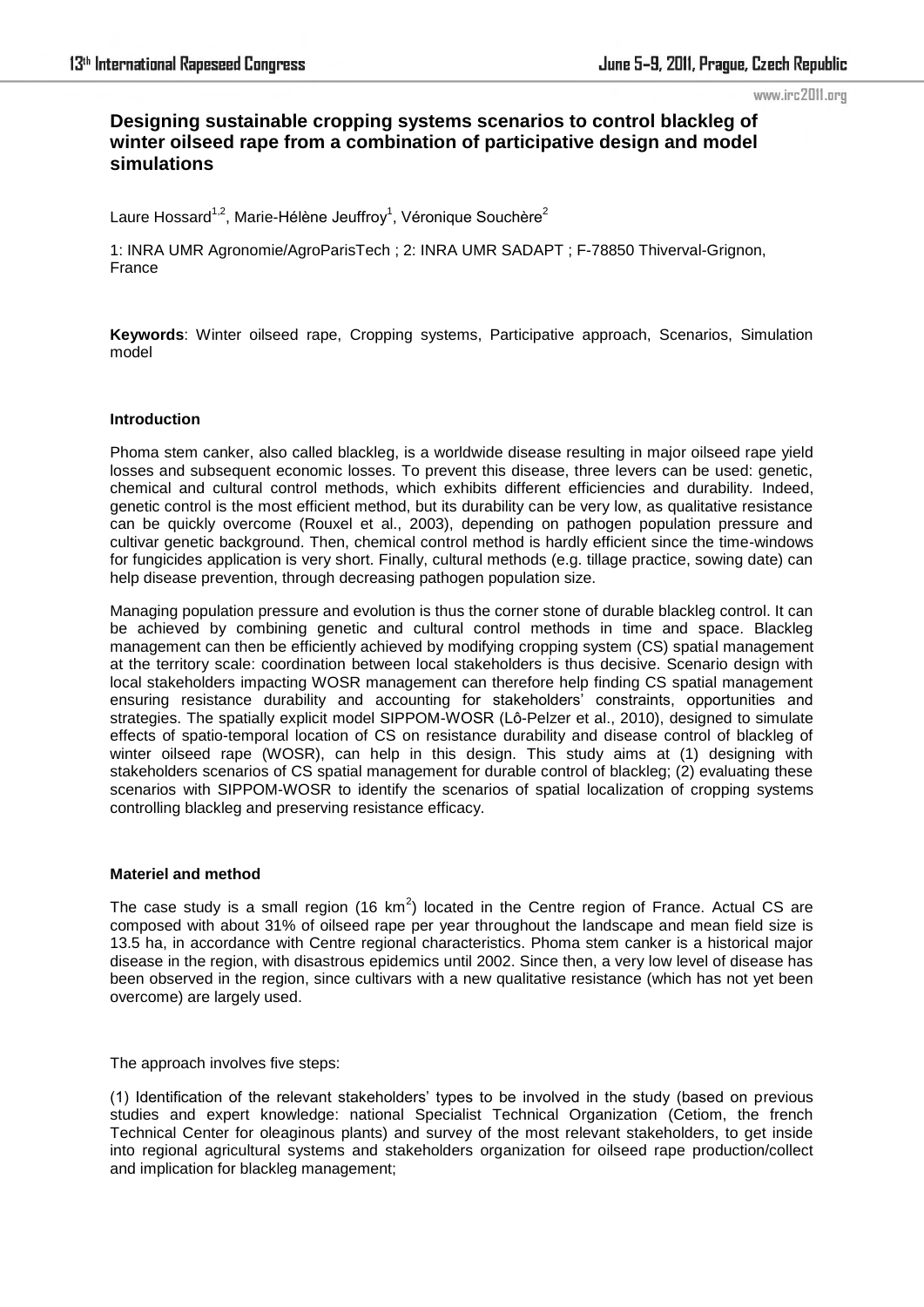(2) Building with stakeholders a scheme of their shared vision of blackleg, taking inspiration from the ARDI (Actors, Resources, Dynamics and Interactions) method (Etienne et al., 2006): which techniques impact the disease? Who is acting, directly or indirectly, on these techniques? Is this framework in agreement with SIPPOM-WOSR structure?;

(3) Building scenarios of possible future of CS and their spatial management with stakeholders, accounting for cultural practices, and taking account of stakeholders' strategies;

(4) Evaluating, by simulations, these scenarios to quantify their efficiency for disease control (i.e. resistance durability) and environmental and economic impacts (at field\*year scale for oilseed rape and field rotation scale);

(5) Discussing with stakeholders the scenarios' evaluations and eventually designing new CS spatial management scenarios (evaluated with SIPPOM-WOSR model).

As scenarios will be simulated with the model SIPPOM-WOSR (Lô-Pelzer et al., 2010), they need to be spatially described with characteristics corresponding to model inputs. These characteristics concern spatially distributed (i.e. for each field of the simulated region) CS characteristics, i.e. crop sequence (occurrence(s) and rank(s) of WOSR within rotations), and crop management for WOSR, i.e. cultivar, sowing date and rate, autumnal organic application (type, date and rate), fungicide(s) use (type and date) and stubble management (type of tillage technique after WOSR harvest: e.g. chisel plough, rotatory harrowing, mouldboard ploughing). These techniques are essential for phoma stem canker management (Aubertot et al., 2004).

# **First results**

(1) Surveys have been realized with relevant stakeholders having a regional knowledge of oilseed rape cultivation context in the regional area. Three stakeholders have been interviewed: the main cooperative (representing 65% of oilseed rape collect of the area), the local Specialist Technical Organization (Cetiom) and the local Chamber of Agriculture.

Their visions of topical agricultural systems and crop management strategies for WOSR were largely in agreement. Their global visions of stakeholders' organization for oilseed rape production/collect and implication towards blackleg management (figure 1) were also consistent: the three interviewed stakeholders considered that (i) policy makers have a medium impact on courses of action and are not concerned by blackleg management; (ii) extension and advisory services are highly concerned and have low to medium courses of action; (iii) cooperatives and retailers are highly concerned and have high courses of actions; (iv) breeders have the highest concern about blackleg management and higher courses of action. According to the interviewed stakeholders, farmers behavior is less homogeneous: their courses of action differ between farmers, even though they remind high; they have low to medium concern about blackleg management, depending on their historical background. Only the Specialist Technical Organization (Cetiom: Technical Center for oleaginous plants) presents differences in its level of courses of action, considered from low by this organization itself (due to only indirect communication) to high by the Chamber of Agriculture.

These stakeholders impact directly or indirectly WOSR management in different ways:

- Farmers are the final decision makers for oilseed rape cultivar choice and practices. They can be advised/influenced by the extension and advisory services and by cooperatives/retailers. Their practices can be constrained by policy, e.g. on dates for tillage practices.
- Crop collectors (cooperatives and retailers) impact crop management by two ways: (i) the choice of products they sell, e.g. fungicides and seeds, and can thus restrain fungicide choice and cultivar choice (and associated genetic characteristics, i.e. resistance); (ii) their advices concerning products farmer should buy especially on cultivar choice, according to objective criteria (field observation and in-site experiments), e.g. soil types, cultivar phenological; and strategy/business-dependent criteria.
- Breeders impact cultivar characteristics, e.g. phenological characteristics, potential yield, sensibility to disease (resistance type – qualitative and/or quantitative and quantitative resistance level) and thus their potential availability for cooperatives/retailers.
- Local Specialist Technical Organization (Cetiom) act through their potential influence on breeders and their experiments, communicated to crop collectors/retailers and extension and advisory services.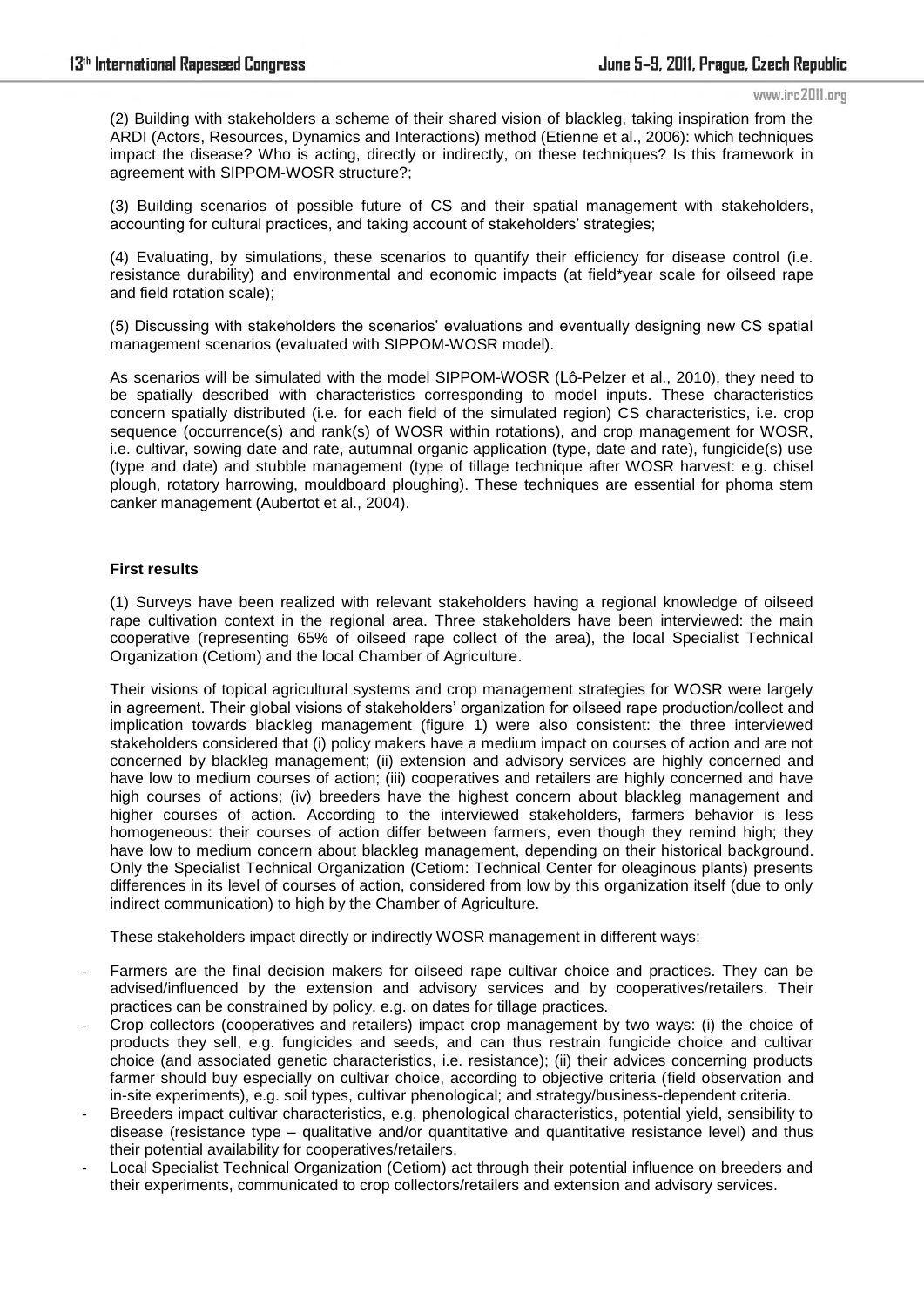- Extension services and advisory services (Chamber of Agriculture, associations managed by farmers for agricultural technical studies and development) communicate to farmers and between advisory services experiment results on WOSR crop management strategies.
- Policy makers, through policy oriented toward a single objective (e.g. limitation of nitrates loss) can constraints cultivation practices (type or time).



**Figure 1. Stakeholders' implication toward phoma stem canker of oilseed rape management: visions of the main stakeholders on stakeholders' concern and courses of action** (empty symbol: vision of the main cooperative; grey symbol: vision of the Chamber of Agriculture; black symbol: vision of the Specialist Technical Organization, i.e. Cetiom)

Their degree of implication/concern about WOSR crop management towards phoma stem canker depends on the potential consequences the disease return would have (potential yield loss for farmers (and indirectly for advisory services), cooperatives and Cetiom; need for innovation for Cultivar selectors; very low direct impact for policy makers).

(2) During a four-hours working session, participants have been invited to present their visions of the functioning of the disease, the practices impacting it, the impacts of all stakeholders on practices and relationships between stakeholders. It resulted into two schemes presenting (a) resources dynamics (resources: cultivation techniques, stubbles, ascospores, etc) impacting phoma stem canker and type of relationships between the resources; (b) stakeholders impacts on cultivation practices (e.g. testing, regulation) and type of relationships between stakeholder (e.g. communication, choice) (data not shown).

These schemes exhibit that main relevant stakeholders were fortunately involved in the study, and that the model structure were in accordance with stakeholders' vision of the disease (although some factors may be absent in the model, e.g. working time, material availability).

(3) Scenarios of possible future CS and their spatial management have been designed during a second four-hours working session. After discussions on possible future (e.g. on future proportion of WOSR in the landscape? Cultivar evolutions? Policy evolutions?), a summary of these trends has been realized in order to get structured scenarios with all the details required for model input. Three main trends were identified, corresponding to different contexts (political, epidemiological). The first trend considers an increase of WOSR surfaces, which seems the more plausible to the different stakeholders, in accordance with the national trend and the development of biofuels. This global trend results in shorter crop sequences (e.g. WOSR-Wheat-Barley => WOSR-Wheat), which are associated with varieties containing quantitative and/or qualitative resistance; different possible surfaces with